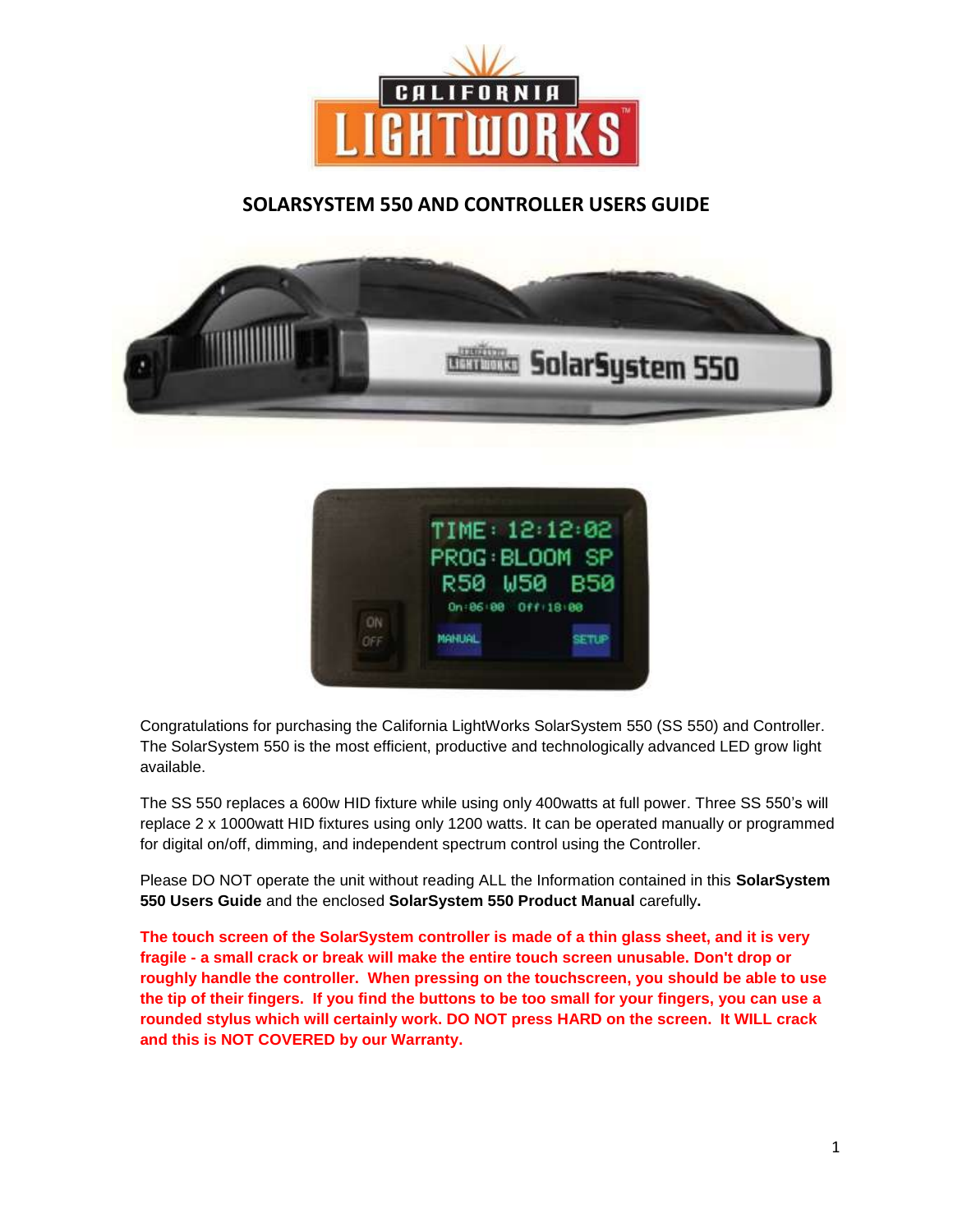- **1.0 Specifications & Performance**
- **2.0 Installing the SS 550**
	- **2.1 What comes in the box?**
	- **2.2 Mode Switch – Operating Without a Controller**
	- **2.3 Hanging the SS 550**
	- **2.4 Environmental Conditions - Operating Requirements**
	- **2.5 Mounting Heights, Spacing and Lighting Distribution**
	- **2.6 Connecting the SS 550 Communication Network**
	- **2.7 Electrical Considerations & Operation**
- **3.0 Using the SolarSystem Controller**
	- **3.1 Key Functions - Overview**
	- **3.2 Operation Without a Controller – Mode Switch**
	- **3.3 The SS 550 Controller Home Screen**
	- **3.4 Setting The Clock**
	- **3.5 Manual Color Spectrum Selection**
	- **3.6 Basic Spectrum Control for Flowering Plants**
	- **3.7 Spectrum Control and Timer for 24 Hour Program Cycles**
	- **3.8 Multi-Day/Week/Season Schedules**
	- **3.9 Sunrise/Sunset and Transition Times**
	- **3.10 Using Programs with External Contactor and Time Clock**
- **4.0 Warranty and Service**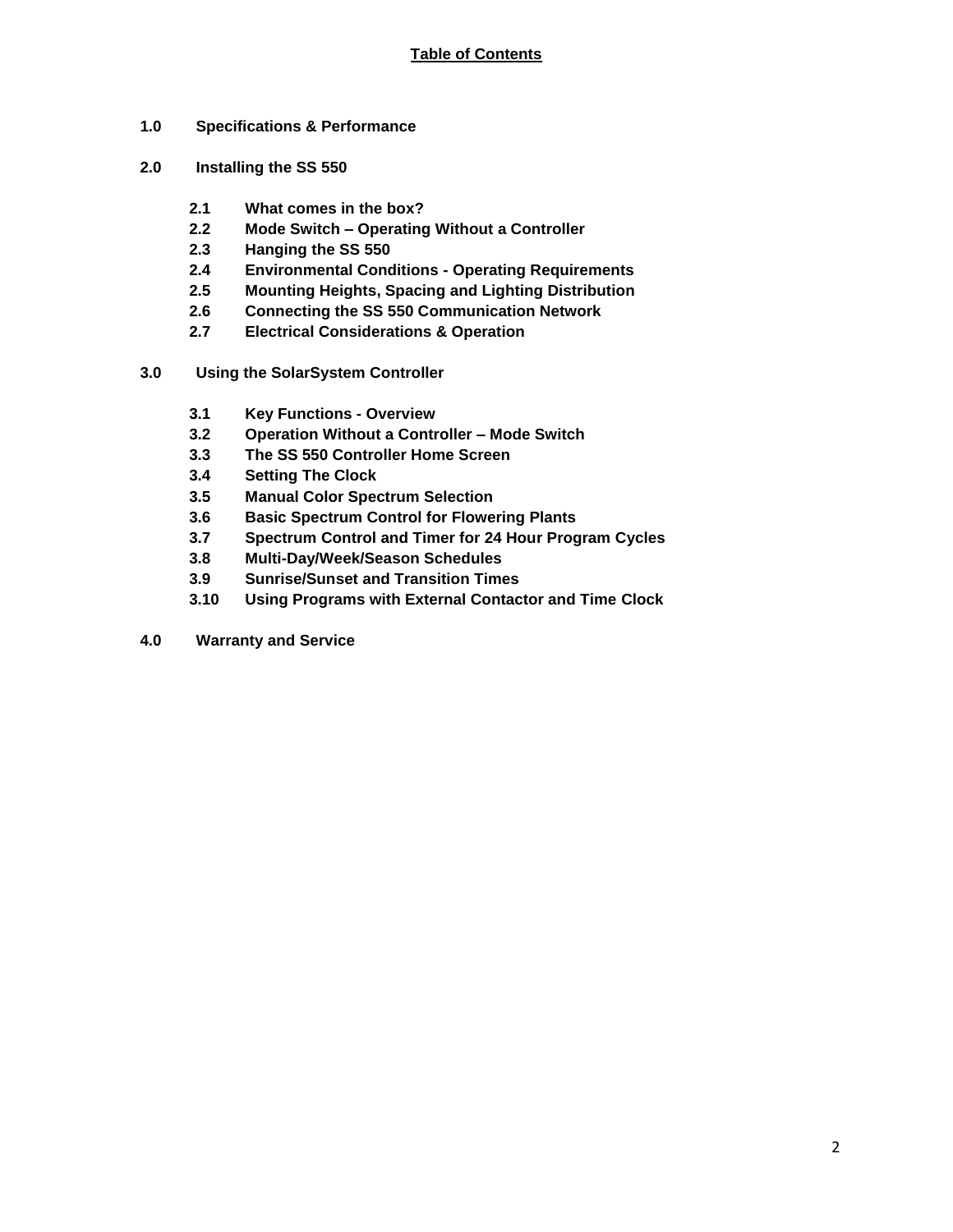| <b>Input Voltage</b>                | 120-240VAC                   |  |  |
|-------------------------------------|------------------------------|--|--|
| <b>Max Current</b>                  | 3.3A @ 120V                  |  |  |
| <b>Operating Frequency</b>          | 50Hz - 60Hz                  |  |  |
| <b>Power Consumption</b>            | 400Watts                     |  |  |
| <b>Total PPF Output* (uMoles/s)</b> | 642                          |  |  |
|                                     | 1.60                         |  |  |
| Efficiency* (uMoles/s/W)            | 13 lbs                       |  |  |
| Weight                              | 18" x 8.5" x 4"              |  |  |
| <b>Dimensions</b>                   | 0°F to 130°F (-18°C to 45°C) |  |  |
| <b>Operating Temperature</b>        |                              |  |  |
| <b>Warranty</b>                     | 5 years                      |  |  |
| <b>Power Factor</b>                 | > 0.95                       |  |  |

**SolarSystem 550**

# \*Efficiency at full power

# **2.0 Installing the SS 550**

**2.1 What comes in the box?**

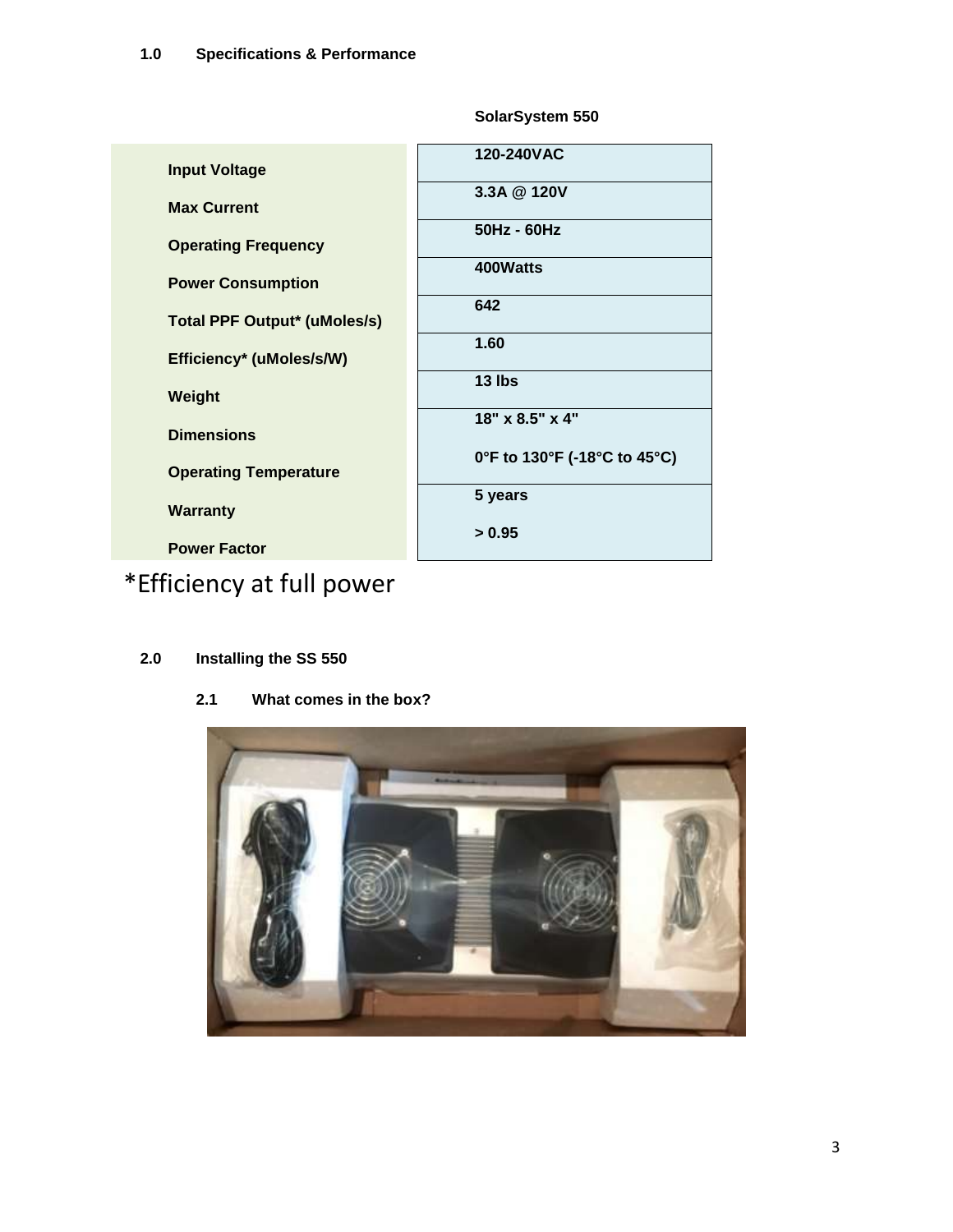When you open the box you will find: 1-SS 550 fixture, 1 - 6' Phone (data)cable, 1 6' Power cable, 2 steel hangers, and documentation.



The Controller Box contains: 1 – SolarSystem Controller, 1 controller holder, 1 - 14' phone (data) Cable, 1 - AC Adapter, and Documentation.

#### **2.2 Mode Switch – Operating with No Controller**

On one end of the SSS550 you will see the Operating Mode switch at the bottom of the heat-sink with a label marked "Always ON and CONT."

In "Always On" mode, (the switch slid to the Left) the SS550 will operate at Full power (all channels at 99%) and will not respond to commands from the SS550 Controller.

In "Controller" mode, (the switch slid to the Right) the SS550 will respond to all commands received from the SS550 Controller and will remember the last command received when power is removed. When power is reapplied*, the unit will restart in whatever state it was in prior to the power being removed.*

*The SS550 unit will not remember any commands issued to it if the power to the unit is off*.

NOTE: The SS550 system ships with the Operating Mode switch in the "Always On" position.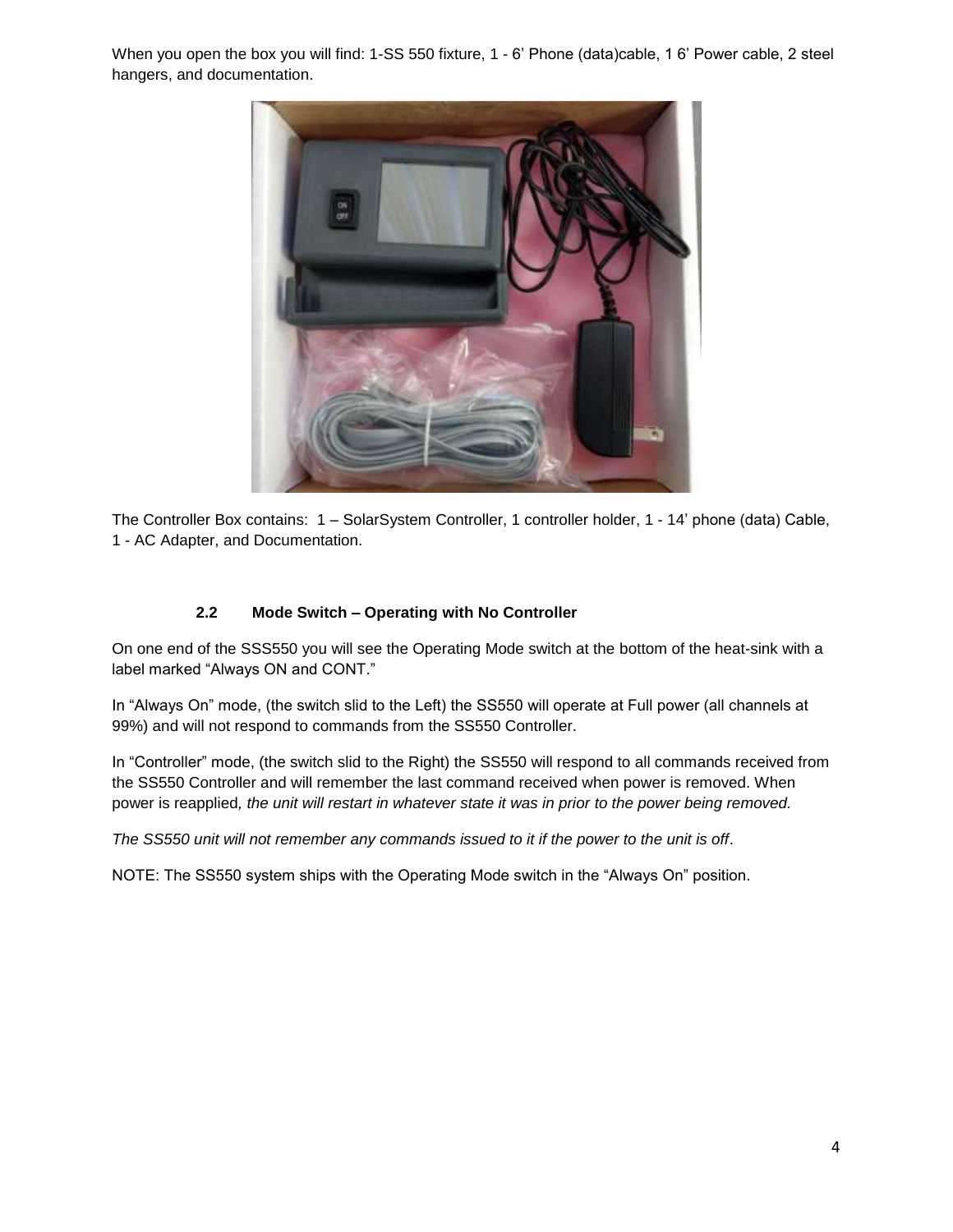Use Index finger or a small screwdriver to change the position of the slide switch. The SolarSystem 550 ships in "Always ON" Slide Switch to the left Slide Switch to the right mode from the factory. position: Controller mode position: Always On mode



# **2.3 Hanging the SS 550**

The 2 metal hangers provide a stable 2-point connection to the light that can be suspended using chain hangers, cables, carabineers etc., (suspension systems not provided) from a ceiling or structure capable of handling at least 26 lbs. of weight per light. You can also purchase ratchet hooks sold separately from California LightWorks to suspend your luminaries (CLW part # **CHNK**)

*When attaching the steel hangers into the holes in the End caps, please insure the hangers are inserted all the way through the holes before releasing*.

A single point connection can be made to either of the two holes on each side to suspend the light at an angle to control light wash when necessary.

Do not operate the luminaries close to flammable materials. The fixture can get hot to the touch without damage so please exercise caution when handling the system, during or shortly after operation.

**NOTE: AT LEAST 4" of clearance (air space) above the unit and 6" from the heat-sinks on each end must be maintained at all times to insure proper airflow and cooling.**

#### **2.4 Environmental Conditions - Operating Requirements**

The temperature of the fixture is the most important parameter for lifetime and reliability. A normal operating environment temperature should be maintained below 104 deg. Fahrenheit (40 deg. Celsius). Exceeding this maximum environmental temperature will stress the electronic components, which can lead to shorter life expectancy and decreased reliability, for short durations, no harm should be expected.

The SolarSystem 550 has a built-in internal over-temperature protection sensor. Should the heat sink temperature exceed 149 deg Fahrenheit (65 de Celsius) the system will shut down until the system cools down, after which it will restart.

For more information, please consult the SolarSystem 550 Product Manual

# **2.5 Mounting Heights, Spacing and Lighting Distribution**

NOTE: *Minimum Distance from canopy* – A minimum distance of 16" should be maintained *from the highest point in the canopy* at all times to insure proper blending of light and to prevent any light stress.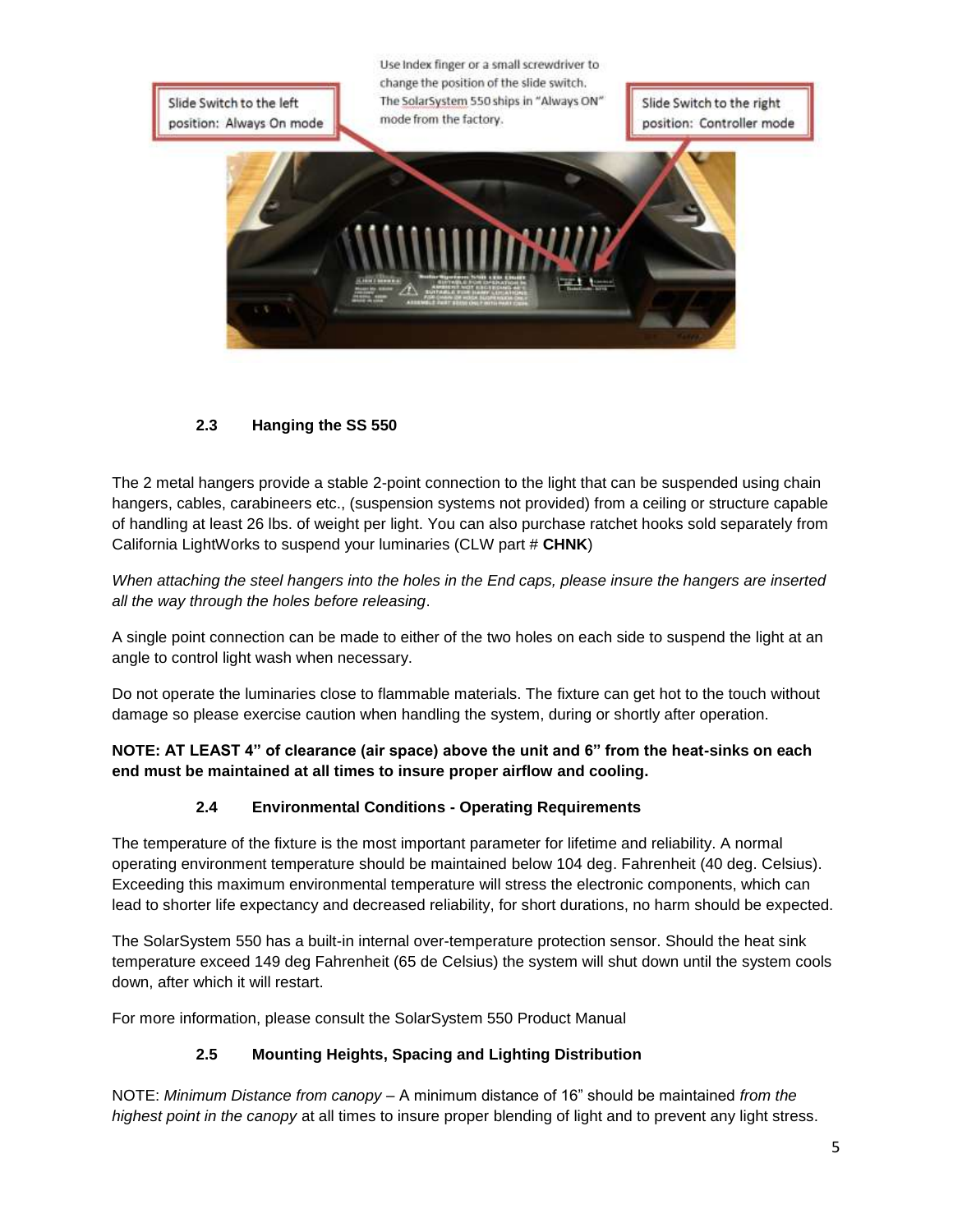## Fixed Area Lighting

In applications where a fixed area is to be lit, i.e. Flood trays etc. and light must be kept from spilling into isles, the unit should be suspended at a height that will create a light footprint of the smallest dimension to be lit.

For example, in a row of 4'x8' flood trays, the smallest dimension is 4' so you would mount the fixtures at a height that will produce a footprint of 4' x4'. This is typically a height of 24"-30" above the *average top height* of the canopy, and should be spaced such that the lighting provides the desired amount of power density per square foot.

*For Flowering Plants* - each **3 – SS 550s at full power** (all channels at 99%) **will light a 4' x 8' area** or roughly 32 sq ft of canopy in flower, or **~10 sq ft. per SS 550 unit.**

So in the case of a row of 4'x8' trays, the lights would be mounted at 24-30" above the canopy, and at spacing's of 2' on center, or 3 per 4'x8' tray, for Flowering. *Power density requirements for other stages of growth besides Flower can vary from grower to grower, and is dependent on many factors, and spectrum mixes.*

#### Diffused Lighting Applications

For applications where plants are arranged in larger areas with taller plants so only small percentages of the light are lost to isles, and with highly reflective walls (>90%) on all sides, a *Diffused Lighting Design* can be employed to dramatically reduce shadowing and light level stratification at varying heights in the canopy.

Diffusion, or designing the lighting such that each plant sees multiple light sources from different directions will provide more even PAR readings at all locations and canopy heights in the room, with only small losses for light wasted on isles and wall bounces.

A common situation would be a 20'x20' room (and larger) full of 3-4' or taller plants in 5 to 10gallon Ebb and Flow or Deep Water Culture Buckets, evenly spaced in the room with just enough space between plants for workers to squeeze through. Again, ALL walls MUST be highly reflective.

In such a scenario, the lights can be mounted higher than in the previous Fixed Area approach. Generally, for a Diffused Lighting application the light would be raised such that light footprint is 4 times as large as the area a single light would illuminate. So in the case of the SS 550, the light can individually handle ~10sq ft of canopy or an area slightly over 3'x3'. So to use this approach you would now mount the light at a height that provides a foot print of 40 sq ft or slightly more than 6'  $\times$  6'.

This allows each fixture to not only light the 3'x3' area directly below it, but overlap to the center of the pattern of each light that surrounds it. In this way the lights all average out to a much more consistent light level at all locations and heights in the canopy.

*Please contact a lighting specialist or a California LightWorks applications specialist for support when using this approach.* 

#### **2.6 Connecting the SS 550 Communication Network**

The SS 550 system uses a simple and robust, hard-wired proprietary serial communications protocol distributed to a ZONE of lights (i.e. all the lights that are to be operated identically by one controller) through standard RJ11 cables (RJ11 Phone Cable 6P4C Straight for Data).

The communications cords are connected as follows. The SS 550 Controller is mounted in a convenient location and powered. One RJ11 cord is ran from the RJ11 jack of the SS550 Controller to the INPUT RJ11 jack of the first SS 550 in the chain. Then a second RJ11 cord is connected from the OUTPUT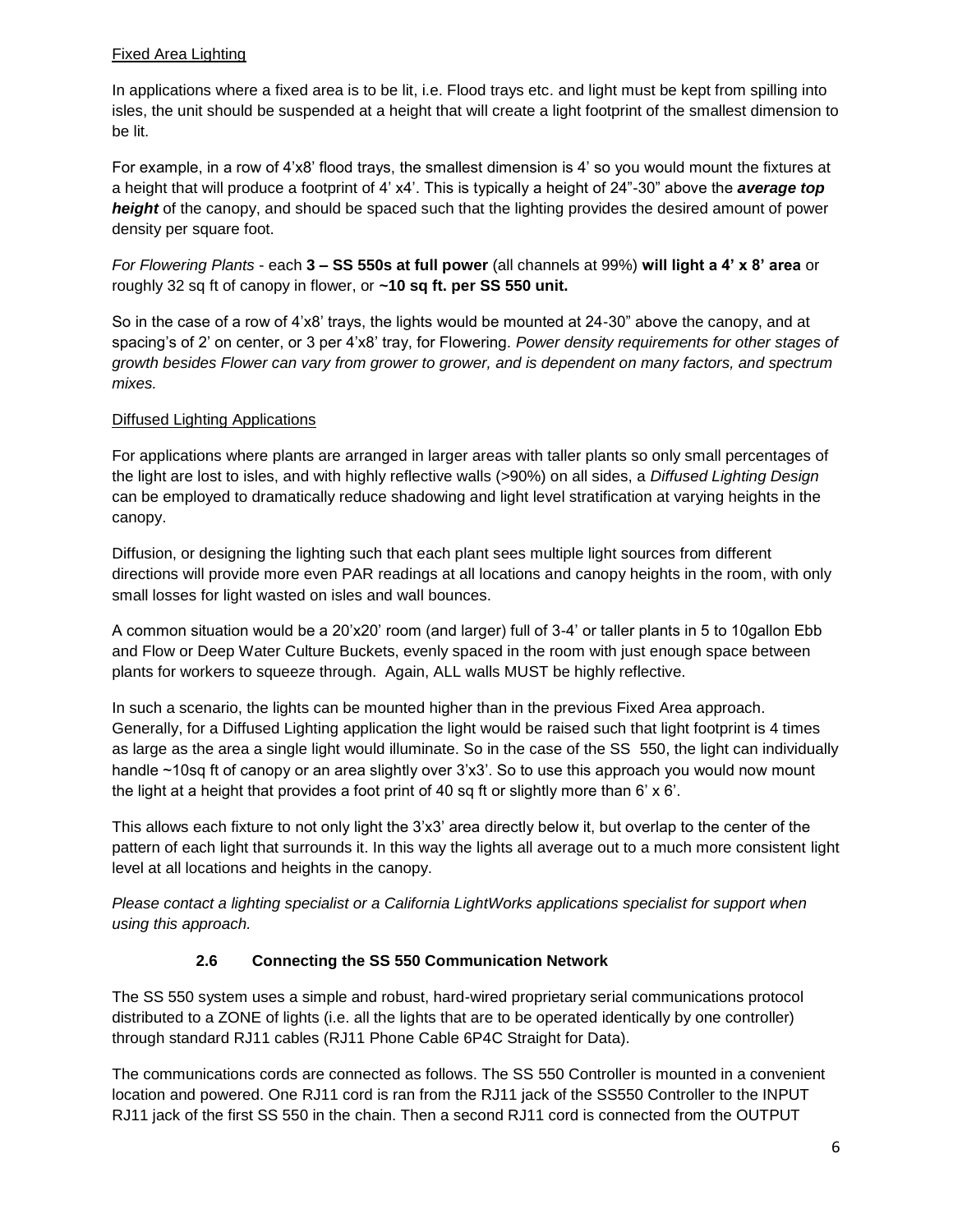RJ11 jack of that SS550 to the INPUT jack of the next SS 550, and so on for the entire chain (ie. control zone). The OUTPUT jack of the last SS 550 unit in the chain is left unconnected.



NOTE: If any SS 550 unit in the chain loses power, the communications will not be interrupted to downstream units. This is a unique feature of the SS 550 systems.

However, if any RJ11 cord is unplugged in the chain, all communications will be lost to all units downstream from that point.

If the SS 550 Controller loses power, ALL communications will stop until power is reapplied to the SS 550 Controller, and all connected SS 550 units will continue to operate in the mode of the last command they received until new commands are issued by the controller when power is restored.

The Controller is the brain of the system, so it is recommended that you power the controller form the same general power circuit that is used for all SS 550 lights.

#### **2.7 Electrical Considerations & Operation**

NOTE: Please read the enclosed **SolarSystem 550 Product Manual** before first applying power to the SolarSystem 550.

Each cord from a SS 550 should be plugged into an appropriate 120vac or 240vac receptacle. Extension cords are NOT RECOMMENDED for use with the SS 550.

NOTE: Most local electrical codes recommend that no Electrical circuit be loaded to a current level more that 75% of the rated capacity. For a 20 amp 120vac circuit that would be 15 amps. The SS 550 consumes 3.3 amps at 120vac. Consult your local electrical codes or a qualified electrician for proper circuit loading.

The SS 550 can be used with a new or pre-existing properly sized 2-pole Lighting Contactor, Light Controller or Timer. To do so the SS 550 can be either operated in "Always On" Mode, (units operate just like an HID system) or if used in "Controller" mode, the SS 550 Controller can be used to change the spectrum or dim the SS 550's while the Contactor and external clock handle the Master on/off function.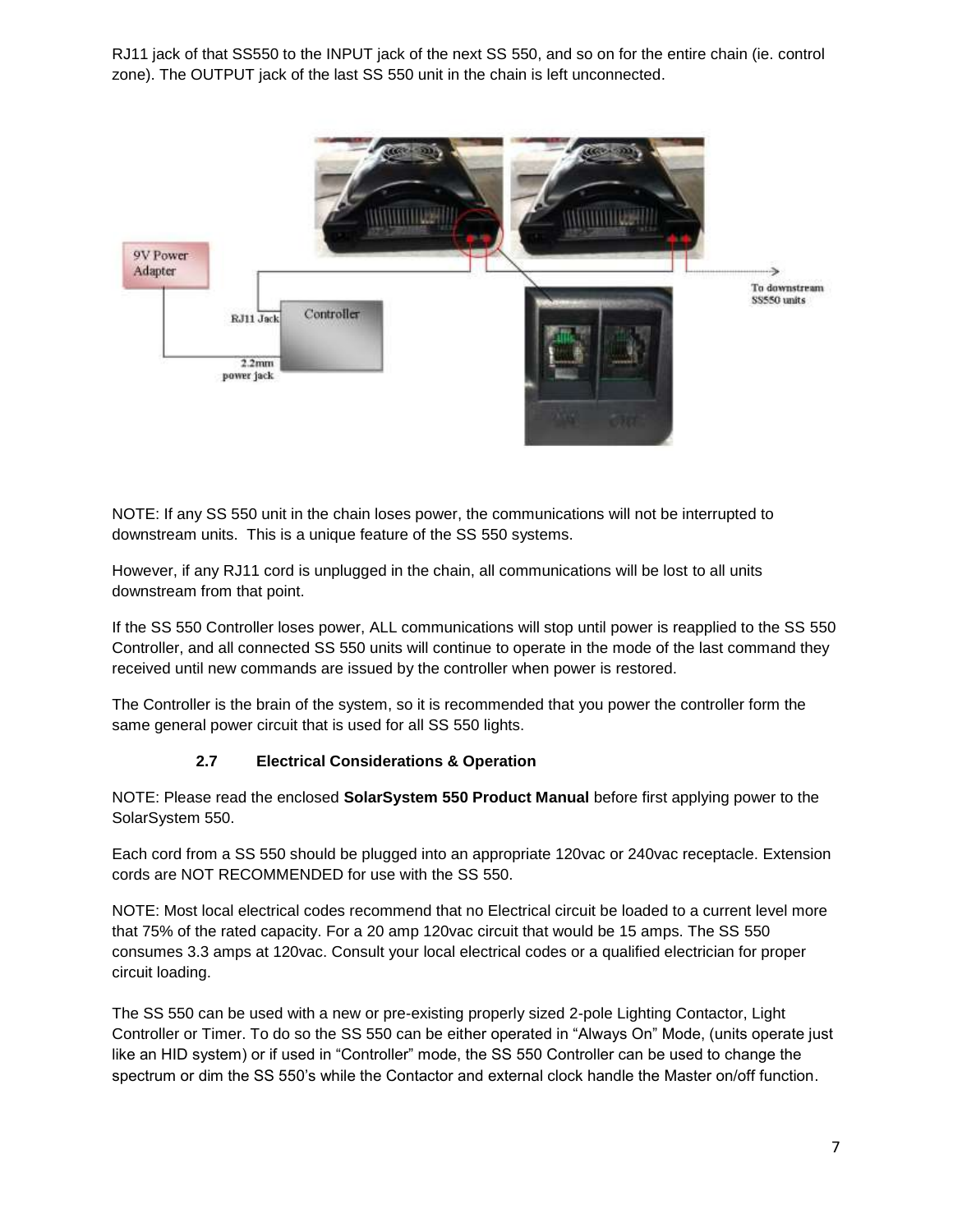#### **3.0 Using the SolarSystem Controller**

## **3.1 Key Functions – Overview**

# **ADJUSTABLE SPECTRUM CONTROL**

The SS 550 has 3 separate channels of spectrum control, RED, BLUE, and WHITE.

- 1) The RED channel controls all the Red AND Far Red LEDs.
- 2) The BLUE channel controls ALL the Blue and Deep Blue LEDs.
- 3) The WHITE channel controls all the White LEDs and just a small amount of Red LED's to correct the Color temperature of the cool white LEDs to a 3000K for more accurate plant inspection.

The spectrum can be programmed manually for a single setting or automatically for changing light spectrums to match natural sunlight transitions during the day.

## **AUTOMATIC 24 HOUR PROGRAMING**

The controller provides up to 20 program steps for different spectrum mix and timing throughout a 24 hour period. Various spectrum mixes can be created and programs will run automatically over a 24-hour period or even over days/weeks/months. Battery back-up saves the program if power is lost.

# **AUTOMATIC DAY/WEEK/MONTH CALENDAR PROGRAMS**

The SS 550 controller can also automatically run programs over days, weeks and an entire season. Up to 10 x 24 hour programs can be created and then change over the seasons such as Spring, Early Summer, Late Summer and Fall lighting or veg, pre-flower, flower and final finishing strategies. Natural transitions offer less plant stress and better yields.

#### **BUILT-IN DIGITAL TIMER**

Controls the On and Off times *digitally* without a Lighting Contactor, Light Controller or external Time **Clock** 

#### **SUNRISE/SUNSET TRANSITIONS**

Digital On/Off with *Morning Fade-up* and Evening *Fade-down* with adjustable Fade duration can be adjusted to match the sun and reduce plants stress.

# **VIEW MODE**

A single button switches to a natural white view mode for working in the garden or inspecting plants.

# **3.2 Operation Without a Controller – Mode Switch**

The SS 550 can be used with a properly sized and grounded Lighting Contactor, Light Controller or External Timer. To do so the SS 550 can be either operated in "Always On" Mode, (units operate just like a HID system) or if used in "Controller" mode, the SS 550 Controller can be used to change the spectrum or dim the SS 550's while the Contactor and external clock handle the Master on/off function.

To run in "Always On" Mode, on one end of the SS S550 you will see the Operating Mode switch at the bottom of the heat-sink with a label marked "Always ON and CONT."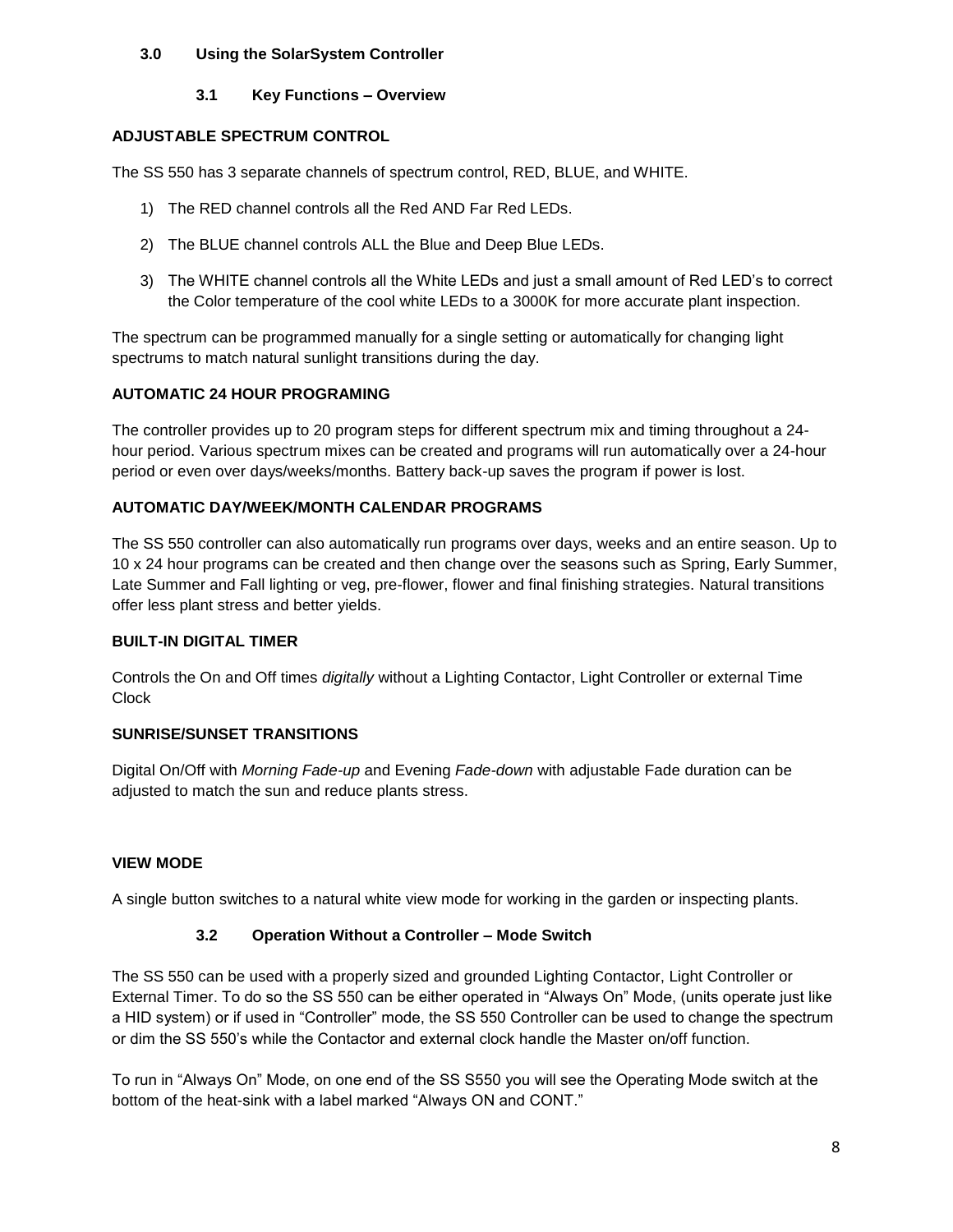In "Always On" mode, (the switch slid to the left) the SS 550 will operate at full power (all channels at 99%) and will not respond to commands from the SS550 Controller.

In "Controller" mode, (the switch slid to the Right) the SS 550 will respond to all commands received from the SS 550 Controller and will remember the last command received when power is removed. When power is reapplied*, the unit will restart in whatever state it was in prior to the power being removed.*

*The SS 550 unit will not remember any commands issued to it if the power to the unit is off*.

NOTE: The SS 550 system ships with the Operating Mode switch in the "Always On" position.

## **3.3 The SS 550 Controller Home Screen**

When you first power up the controller you will see the screen below. There are 4 lines of Red, White & Blue channel state and programming information, and then 2 control buttons at the bottom. The controller screen is touch sensitive but only the "MANUAL" and "SETUP" buttons are touch selectable in the Home screen.



NOTE: Displays only shows 2 digits for levels so 99 is actually 100% or full power, 1 is 10% or minimum power. 0 is off.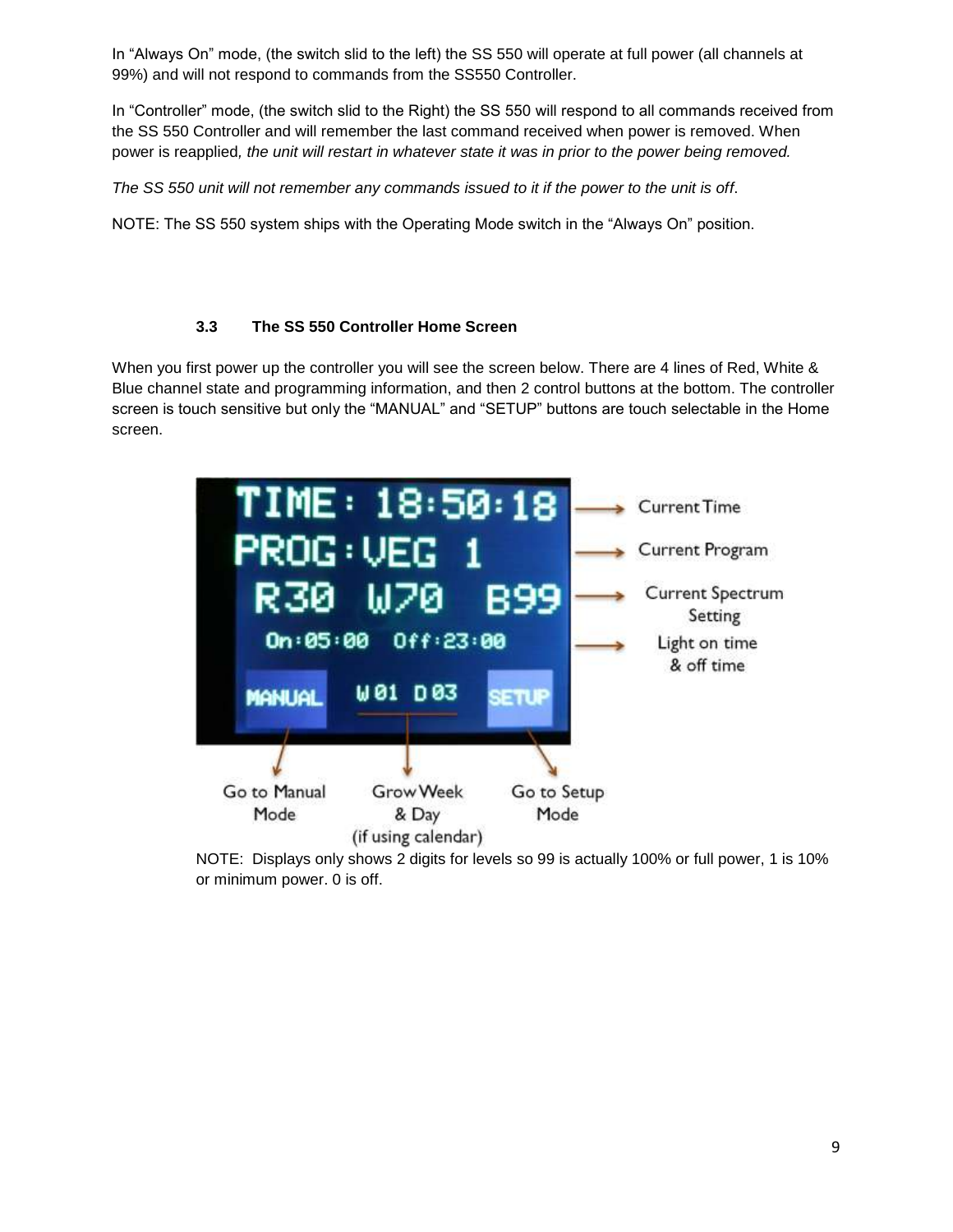#### **3.4 Setting the Clock**

On the HOME page, touch the button marked "SETUP"Touch the "SET TIME" button in the SETUP menu page. Set the Controller clock as follows:



# **3.5 Manual Color Spectrum Selection and View Mode**

The simplest way to use the spectrum control features of the SS 550 is by using the "MANUAL" mode. Manual mode functions like 3 digital dimmers, RED, WHITE, and BLUE. To enter MANUAL mode from the HOME page touch the left "MANUAL" button.



The image above shows the controller screen in Manual mode. You'll notice the three boxes in the middle of the screen representing the 3 channels you can control, RED, WHITE and BLUE.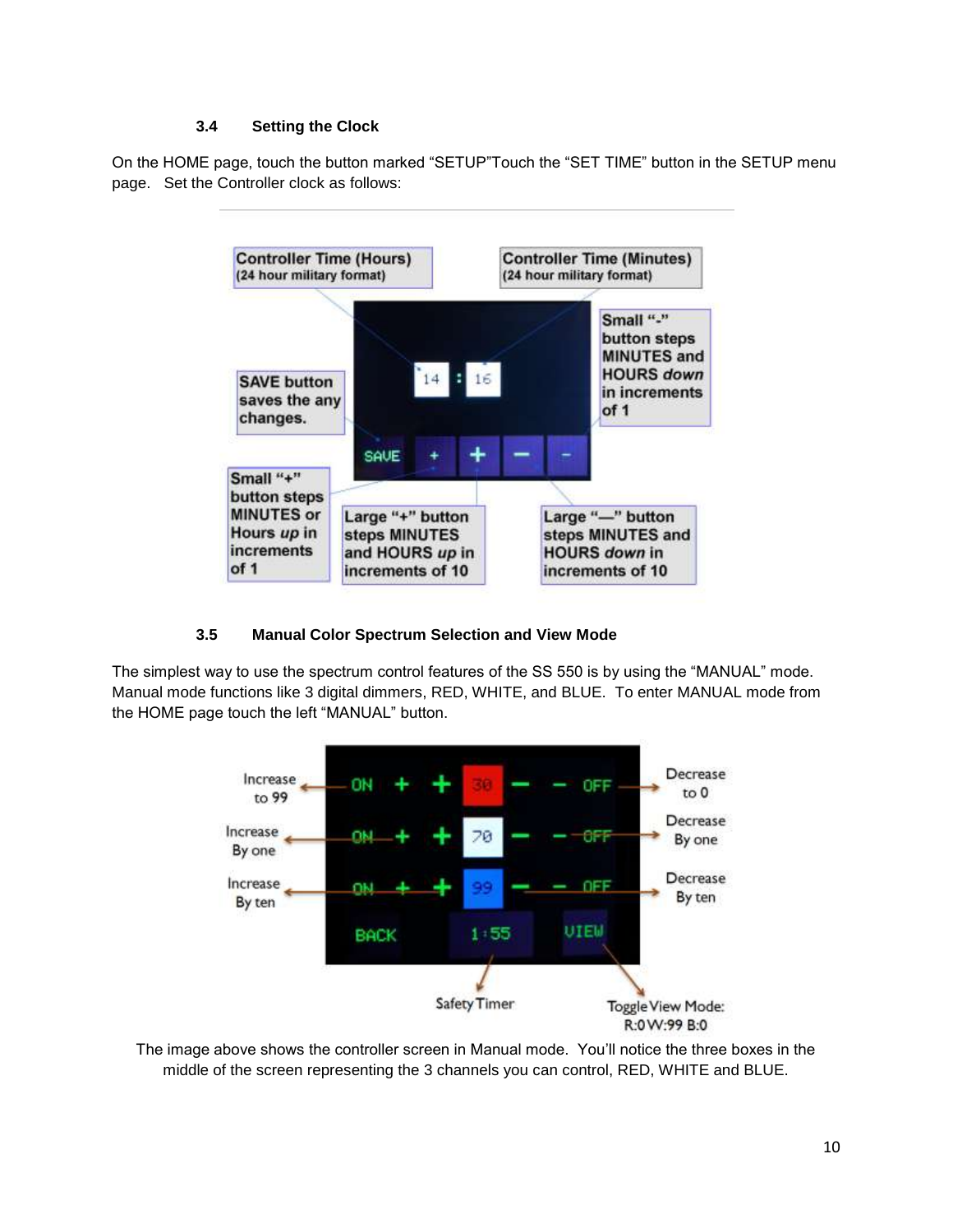First override the safety timer. You can do this by clicking on the countdown box in the lower middle part of your screen.



On this screen click the OVERRIDE button. This will put the manual mode safety timer in override mode basically keeping the controller in manual mode until you exit this mode.

After you press the OVERRIDE button, the screen will revert back to manual mode. Now you can change the power level of each channel. To change the intensity value for each channel you can use the ON, +, +, -, -, OFF buttons on either side of each color box:

- The ON button sets the channel to max, which is 99
- The small  $+$  sign increments the intensity by 1
- The large + sign increments the intensity by 10
- The large  $-$  sign decrements the intensity by 10
- The small sign decrements the intensity by 10
- The OFF button sets the intensity to 0, which is off.

The VIEW button on the bottom right hand corner of the screen will instantly set the Red and Blue channels to 0 and the White channel to 100 for brief plant inspections. Touch it again to go back to the previous state.

It's possible to use your SolarSystem 550 unit(s) with a controller in manual mode and contactors boxes. The SolarSystem 550 is designed to always keep its current spectrum state when it's disconnected from power. So when the lights are powered down then powered back on, they're revert back to their last state.

NOTE: When the Controller is placed in MANUAL mode, all programmed events are suspended until the Controller is taken out of MANUAL mode. Also, if you change the setting in manual mode then go back to Run mode, the light setting will remain until the next programmed event.

#### **3.6 Basic Spectrum Control for Flowering Plants**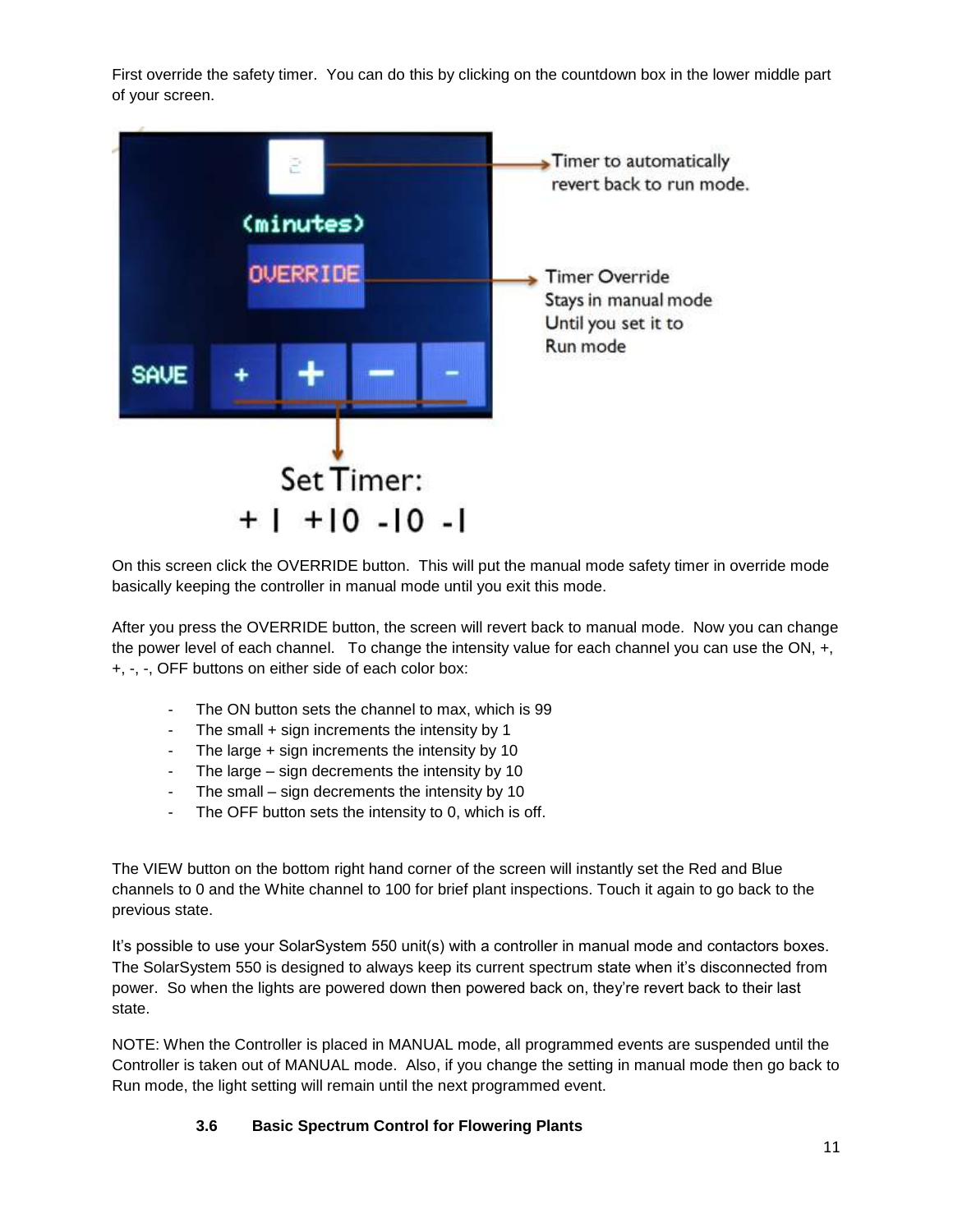What follows are some basic Spectrum mixes for various growth stages for flowering plants. These Spectrum mixes have been determined from 8 years' experience with our professional grower network, and are supported by various university studies on varying spectrums effect on Plant Morphology.

In general, blue is essential in vegetative growth and produces lush growth and bushy plants. Red tends to make plants stretch in Vegetative growth but is key high yields in fruit or flowering plants. The SS 550 allows you to dial in exactly the spectrum mix needed for any phase of growth.

| <b>Growth Stage</b> | Week No.    | <b>RED</b> | <b>WHITE</b> | <b>BLUE</b> |
|---------------------|-------------|------------|--------------|-------------|
|                     |             |            |              |             |
| Vegetative          | Varies      | 49         | 99           | 99          |
|                     |             |            |              |             |
| Pre-Flower          | 1 to $2^*$  | 74         | 99           | 99          |
|                     |             |            |              |             |
| Flower              | $3$ to $6*$ | 99         | 99           | 99          |
|                     |             |            |              |             |
| Ripen (finish)      | 7 to $8^*$  | 80         | 90           | 99          |

*(\* Weeks are based on an 8-week Flower cycle. Visit the CLW website for more advanced information on using Spectrum control to optimize your results)*

# **3.7 Spectrum Control and Timer for 24 Hour Program Cycles**

One powerful feature of the SolarSystem controller is that it allows you to operate your SS 550 lights digitally without a separate Lighting Contactor. The SS 550's are simply plugged into appropriate AC outlets and the 550 Controller will control the on/off times DIGITALLY for all lights as well controlling more sophisticated dimming and spectrum variations.

The simplest way to do this feature is to use a single program that repeats every 24 hours.

From the home screen touch SETUP, on the next screen touch EDIT PROGRAMS, then on the next screen touch EDIT STEPS.

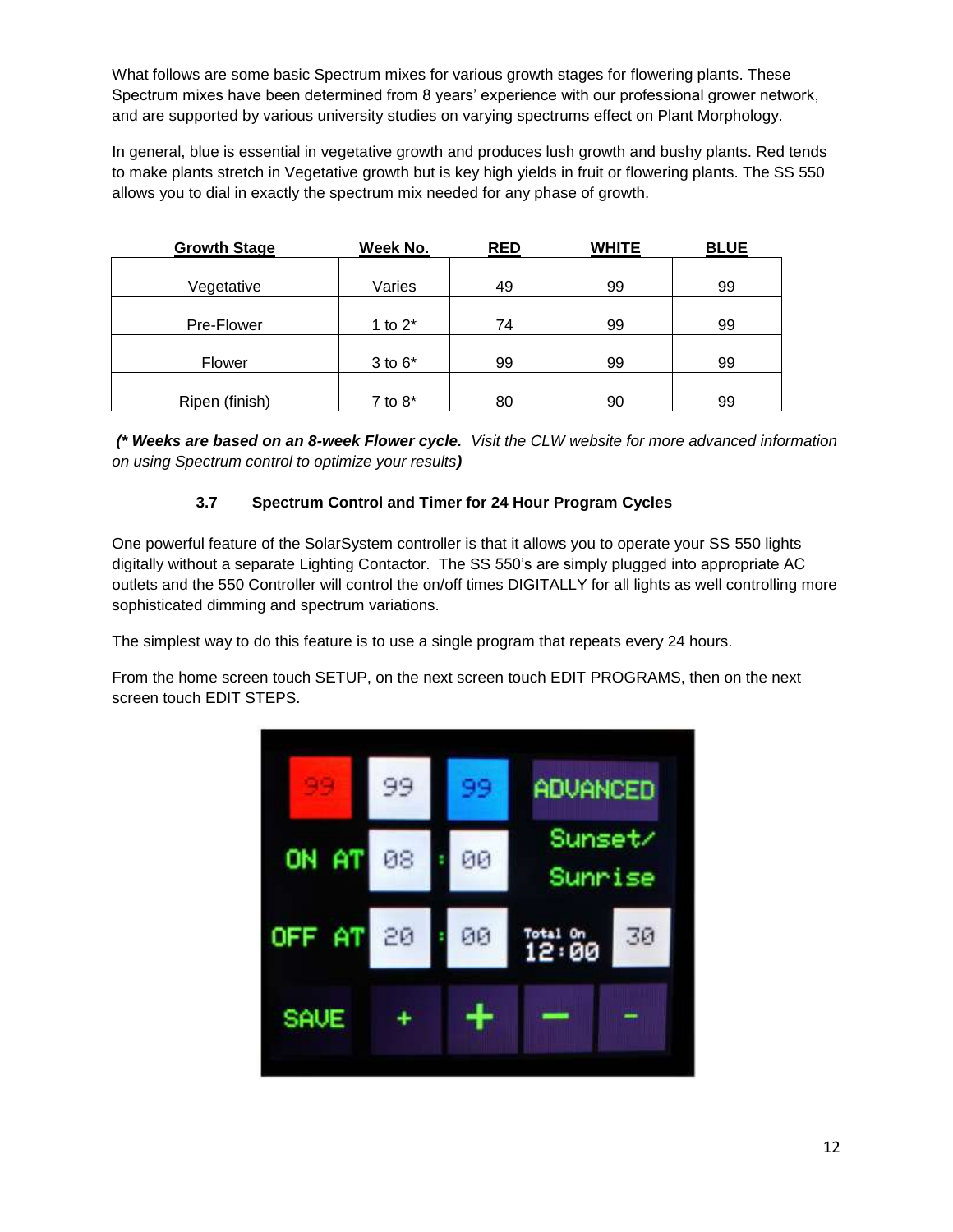The top three boxes allow you to change the spectrum. Click on each box that you would like to change and you'll notice the numbers in the box turn blue. Now you can use the buttons at the bottom of the screen to change them similar to manual mode. Click anywhere outside the boxes once you're done.

Next you can set the On Time which is the time you want the lights to turn on, then the off time. First click on the HRs (first box) then MINs (second box.) Finally, you can set the Sunrise/Sunset time again by clicking on the box to the right lower corner (showing 30 on the screen shot above.) This is the time in minutes that it will take the lights to gently ramp up and slowly turn off. Once you're done click SAVE. Make sure the program that you just edited shows ACTIVE on the top right corner. Click the BACK button twice and you're done! If you simply want this program to repeat every 24 hours, indefinitely then make sure **that no calendar routine is set to ACTIVE under the calendar function.** If you have a routine setup and ACTIVE, then it will take precedence over a program that is enabled in this menu. See the next section: Multi-day/week spectrum programming

The Controller can be programmed for more advanced transitions such as making the Red or Blue Spectrum go up or down through the course of a day to simulate the changes in Spectrum that plants see from the Sun from early bluish morning light to late afternoon deep red.

The programming is the same as used in the digital On/Off scheduling except you can add additional Steps that make the transition changes.

Or you can set the spectrum at start time at 08:00 in our earlier example with the Red at 70% (Extra Blue) instead of 100%, make the second step at 10:00 the Red back up to 99, then the  $3<sup>rd</sup>$  Step at 17:00 with the Blue dropping to 80% and at the Off time all channels to 0. And you can set the fade to 59 to give you nice gradual changes.

And you can do up to 20 total transitions (Steps) for a nice even gradation across the entire day. Watch the California LightWorks website for additional programming strategies.

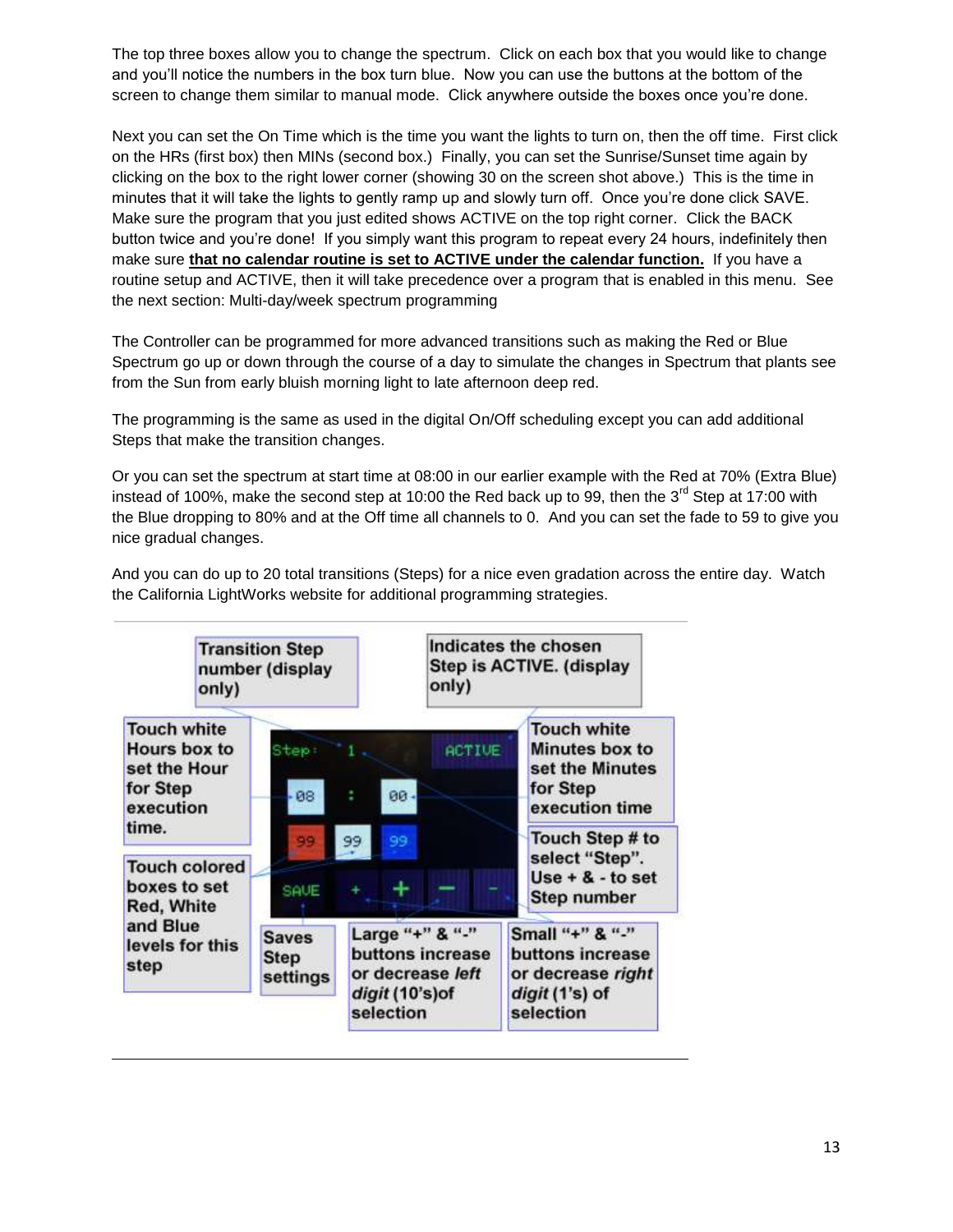#### **3.8 Multi-Day/Week/Season Schedules**

Once you have set up 24 hour programs as explained in section 3.7 you can program these to run on consecutive days or weeks throughout the entire growth cycle. It is possible to schedule up to 10 different programs over the grow cycle up to 24 weeks. A simple calendar program might be to run a veg cycle which is rich in blue with less red and is set for 18 hours for 6 weeks and then automatically transition to bloom with high intensity red set at 12 hours for 8 weeks. This can all be set up automatically – both for the spectrum settings and length of day in each phase.

From the home screen touch SETUP. On the next screen touch SET CALENDAR. The WEEK and DAY are displayed. For a new program you would start with Week 1, Day 1 and start building you schedule. Next, touch

SET ROUTINE. This will allow you to schedule Phase 1 – the first routine in your grow cycle. Next select the program you want from the 24-hour program you have already set up. Touch the Program listed and it will give you the list of all current programs that have been set up. Select the program that you would like to run for the first phase of you grow cycle. Enter the number of weeks and days you would like this phase to run. Click on ACTIVE to save and start the program. To set the next phase touch the small plus sign. This will advance to Phase 2. Once again touch Program to select the program you want to run for Phase 2. Touch ACTIVE to save the phase and make it active and ready to run. Continue this process until you have scheduled all the desired Phases in the schedule. Touch BACK to return to the SET ROUTINE screen. Touch SAVE and then BACK to return to the HOME screen. You schedule will now be displayed on the HOME screen. It will tell you the name of the current program running, the spectrum settings, the time ON and time OFF. It will also tell you the current WEEK and DAY in the grow cycle.



# **3.9 Using Programs with External Contactor and Time Clock**

When the SS550 system is used with lighting Contactor controlled by an External Clock, the SS550 can still provide all its features except for ON/Off scheduling with just a few minor programming changes:

All programmed dimming or spectrum transitions that change throughout a scheduled lighting period, must be programmed with a "Buffer Period", such that any programmed Transitions should start *at least 2 minutes or more* after the Contactors scheduled ON time. No clock is perfectly accurate, so the buffer period is to allow for any inconstancies between the external time-clock settings of the Contactor and the SS550 Controller clock. Care must be taken to ensure that the two clocks (contactor clock and SolarSystem Controller clock) are always in synch. Periodic adjustments may be necessary.

So, to set a "Buffer Period" if for example, the Contactor is set for on time of 08:00 and off at 20:00, the CLW 550 Controller would have all programming steps start after 08:02 (or later) and end before 19:58 (or earlier) to insure power is always applied to the 550's when ALL control commands are to be received from the 550 Controller. See the "Programming the SS550" section for more details on programming **Transitions**